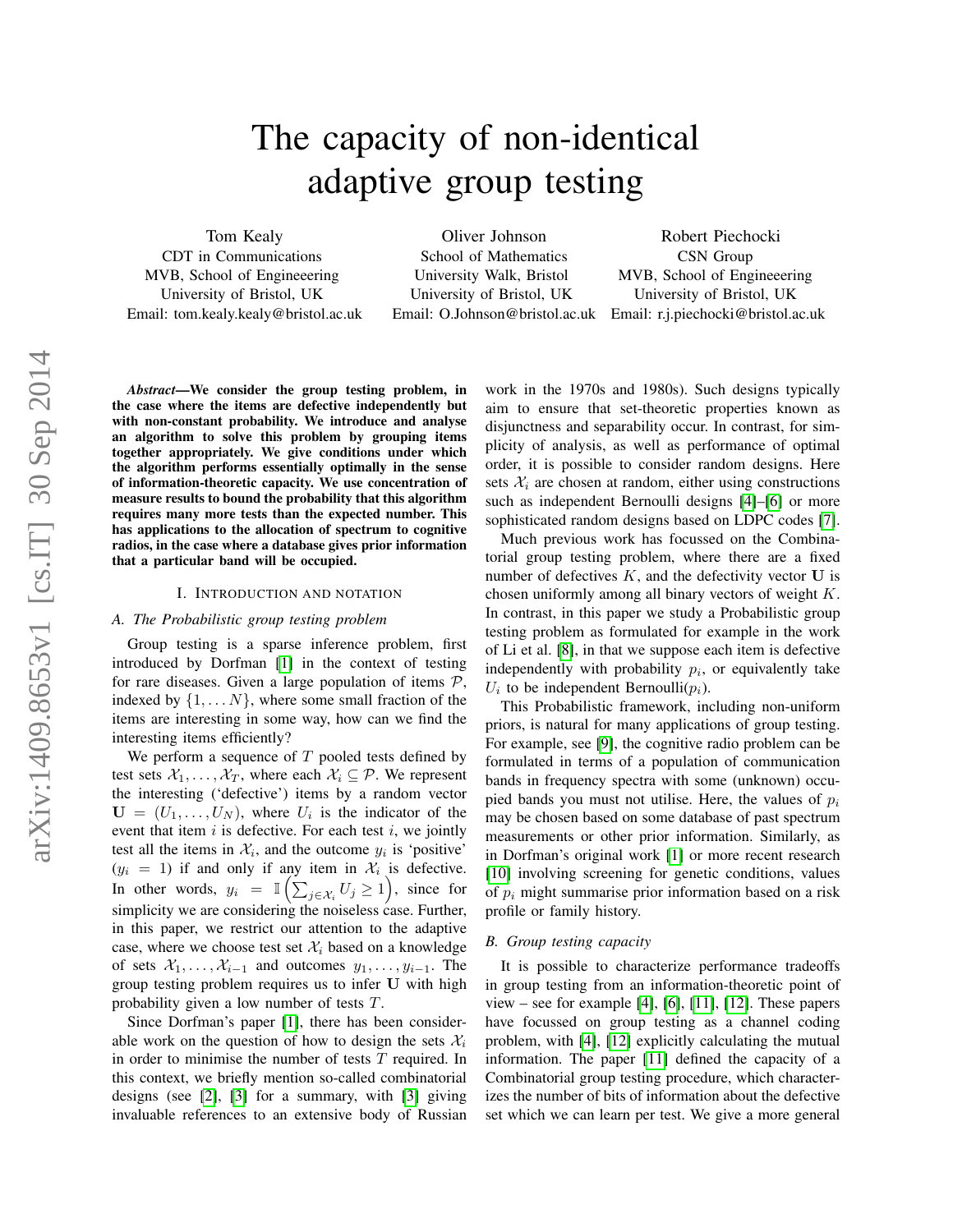<span id="page-1-3"></span>definition here, which covers both the Combinatorial and Probabilistic cases.

*Definition 1.1:* Consider a sequence of group testing problems where the ith problem has defectivity vector  $U^{(i)}$ , and consider algorithms which are given  $T(i)$  tests. We refer to a constant  $C$  as the (weak) group testing capacity if for any  $\epsilon > 0$ :

1) any sequence of algorithms with

$$
\liminf_{i \to \infty} \frac{H(\mathbf{U}^{(i)})}{T(i)} \ge C + \epsilon,\tag{1}
$$

has success probability  $\mathbb{P}(\text{succ})$  bounded away from 1,

2) and there exists a sequence of algorithms with

$$
\liminf_{i \to \infty} \frac{H(\mathbf{U}^{(i)})}{T(i)} \ge C - \epsilon \tag{2}
$$

with success probability  $\mathbb{P}(\text{succ}) \to 1$ .

*Remark 1.2:* In the Combinatorial case of K defective items with all defective sets equally likely,  $H(U)$  =  $\log_2\binom{N}{K}$ , which is the term found in the denominator in [\[11,](#page-7-9) Eq. (1) and (2)]. In the Probabilistic case (as in [\[8\]](#page-7-6)) we know  $H(\mathbf{U}) = -\sum_{i=1}^{N} h(p_i)$  where  $h(t) = -t \log_2 t - (1-t) \log_2(1-t)$  is the binary entropy function.

*Remark 1.3:* If for  $\liminf_{i\to\infty} \frac{H(\mathbf{U}^{(i)})}{T(i)} \geq C + \epsilon$ , the success probability  $\mathbb{P}(\text{succ}) \to 0$  we say that C is the strong group testing capacity, following standard terminology in information theory. Such a result is referred to as a strong converse.

# *C. Main results*

<span id="page-1-0"></span>The principal contribution of [\[11,](#page-7-9) Theorem 1.2] was the following result:

*Theorem 1.4 ( [\[11\]](#page-7-9)):* The strong capacity of the adaptive noiseless Combinatorial group testing problem is  $C = 1$ , in any regime such that  $K/N \rightarrow 0$ .

This argument came in two parts. First, in [\[11,](#page-7-9) Theorem 3.1] the authors proved a new upper bound on success probability

<span id="page-1-4"></span>
$$
\mathbb{P}(\text{succ}) \le \frac{2^T}{\binom{N}{K}},\tag{3}
$$

which implied a strong converse  $(C \leq 1)$ . This was complemented by showing that, in the Combinatorial case, an algorithm based on Hwang's Generalized Binary Splitting Algorithm (HGBSA) [\[13\]](#page-7-11), [\[2\]](#page-7-1) is essentially optimal in the required sense, showing that  $C = 1$  is achievable.

It may be useful to characterize the Probabilistic group testing problem in terms of the effective sparsity  $\mu^{(N)} := \sum_{i=1}^{N} p_i$ . In particular, if the  $p_i$  are (close to) identical, we would expect performance similar to that in the Combinatorial case with  $K = \mu^{(N)}$  defectives. As in [\[11\]](#page-7-9), we focus on asymptotically sparse cases, where  $\mu^{(N)}/N \rightarrow 0$ . In contrast, Wadayama [\[7\]](#page-7-5) considered a model where  $p_i$  are identical and fixed. The main result of the present paper is Theorem [3.9,](#page-5-0) stated and proved in Section [III-E](#page-5-1) below, which implies the following Probabilistic group testing version of Theorem [1.4.](#page-1-0)

<span id="page-1-5"></span>*Corollary 1.5:* In the case where  $p_i \equiv p$ , the weak capacity of the adaptive noiseless Probabilistic group testing problem is  $C = 1$ , in any regime such that  $\mu^{(N)}/N \to 0$  and  $\mu^{(N)} \to \infty$ .

Again we prove our main result Theorem [3.9](#page-5-0) using complementary bounds on both sides. First in Section [II-A](#page-1-1) we recall a universal upper bound on success probability, Theorem [2.1,](#page-1-2) taken from [\[8\]](#page-7-6), which implies a weak converse. In [\[8\]](#page-7-6), Li et al. introduce the Laminar Algorithm for Probabilistic group testing. In Section [II-C](#page-2-0) we propose a refined version of this Laminar Algorithm, based on Hwang's HGBSA [\[13\]](#page-7-11), which is analysed in Section [III-E,](#page-5-1) and shown to imply performance close to optimal in the sense of capacity.

Bounds of [\[8\]](#page-7-6) (see Theorem [2.3](#page-2-1) below) which shows that  $10eH$  (U) tests are required to guarantee convergence to zero success probability. Our calculation is to improve this to  $H(\mathbf{U})$  plus an error term, which is optimal up to the size of the error term.

#### II. ALGORITHMS AND EXISTING RESULTS

#### <span id="page-1-1"></span>*A. Upper bounds on success probability*

Firstly [\[8,](#page-7-6) Theorem 1] can be restated to give the following upper bound on success probability:

*Theorem 2.1:* Any Probabilistic group testing algorithm using  $T$  tests with noiseless measurements has success probability satisfying

<span id="page-1-2"></span>
$$
\mathbb{P}(\text{succ}) \le \frac{T}{H(\mathbf{U})}.
$$

Rephrased in terms of Definition [1.1,](#page-1-3) this tells us that the weak capacity of noiseless Probabilistic group testing is  $\leq 1$ . The logic is as follows; if the capacity were  $1+2\epsilon$ for some  $\epsilon > 0$ , then there would exist a sequence of algorithms with  $H(U^{(i)})/T(i) \geq 1 + \epsilon$  with success probability tending to 1. However, by Theorem [2.1,](#page-1-2) any such algorithms have  $\mathbb{P}(\text{succ}) \leq 1/(1+\epsilon)$ , meaning that we have established that a weak converse holds.

*Remark 2.2:* It remains an open and interesting problem to prove an equivalent of [\(3\)](#page-1-4) as in [\[11,](#page-7-9) Theorem 3.1]. That is we hope to find an upper bound on success probability in a form which implies a strong converse, and hence that the strong capacity of Probabilistic group testing is equal to 1.

# *B. Binary search algorithms*

The main contribution of this work is to describe and analyse algorithms that will find the defective items. In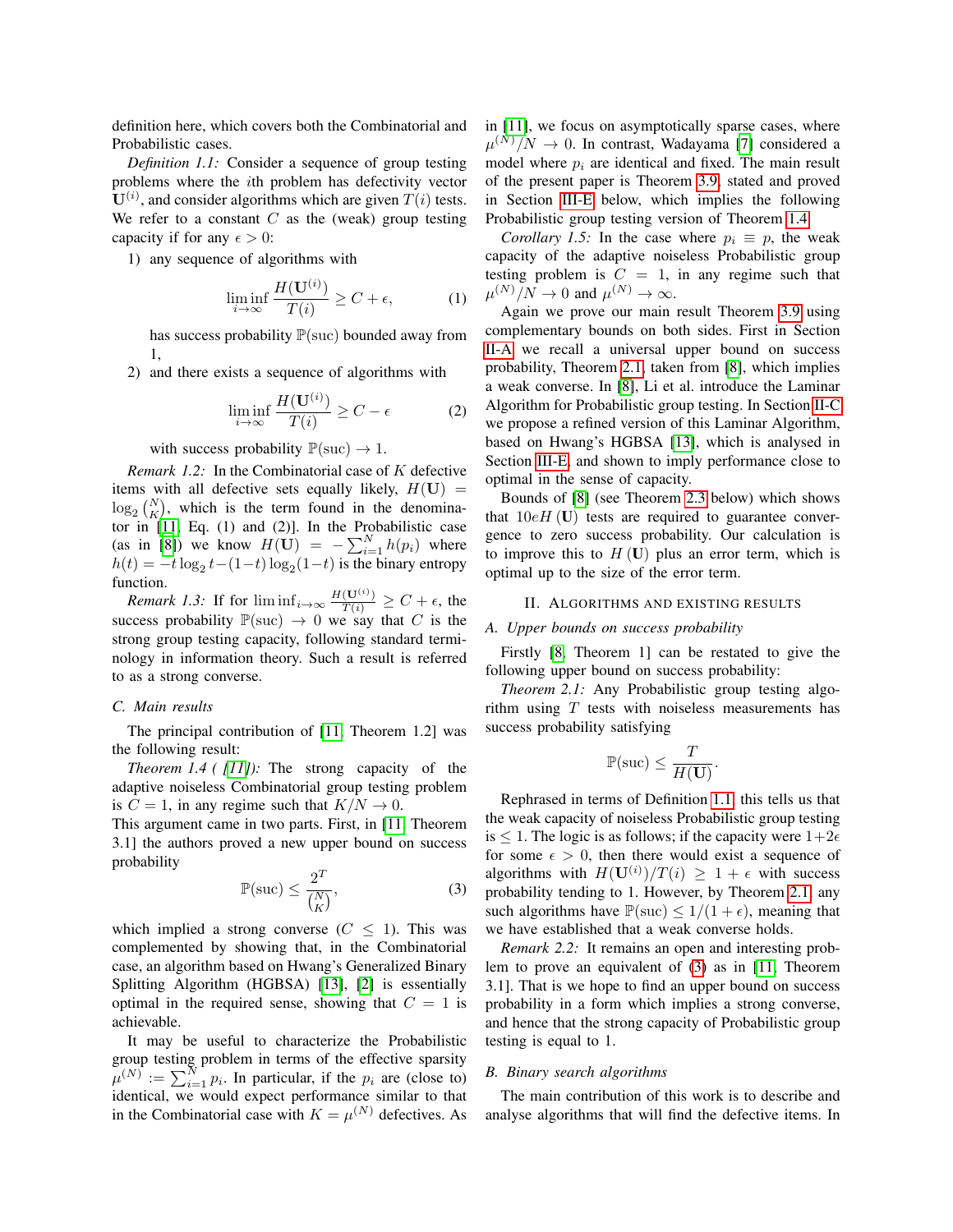brief, we can think of Hwang's HGBSA algorithm as dividing the population  $P$  into search sets  $S$ . First, all the items in a search set  $S$  are tested together, using a test set  $X_1 = S$ . If the result is negative  $(y_1 = 0)$ , we can be certain that  $S$  contains no defectives. However, if the result is positive  $(y_1 = 1)$ , S must contain at least one defective.

If  $y_i = 1$ , we can be guaranteed to find at least one defective, using the following binary search strategy. We split the set S in two, and test the 'left-hand' set, say  $\mathcal{X}_2$ . If  $y_2 = 1$ , then we know that  $\mathcal{X}_2$  contains at least one defective. If  $y_2 = 0$ , then  $\mathcal{X}_2$  contains no defective, so we can deduce that  $S \setminus \mathcal{X}_2$  contains at least one defective. By repeated use of this strategy, we are guaranteed to find a succession of nested sets which contain at least one defective, until  $\mathcal{X}_i$  is of size 1, and we have isolated a single defective item.

However this strategy may not find every defective item in  $S$ . To be specific, it is possible that at some stage both the left-hand and right-hand sets contain a defective. The Laminar Algorithm of [\[8\]](#page-7-6) essentially deals with this by testing both sets. However, we believe that this is inefficient, since typically both sets will not contain a defective. Nonetheless, the Laminar Algorithm satisfies the following performance guarantees proved in [\[8,](#page-7-6) Theorem 2]:

<span id="page-2-1"></span>*Theorem 2.3:* The expected number of tests required by the Laminar Algorithm [\[8\]](#page-7-6) is  $\leq 2H(U)+2\mu$ . Under a technical condition (referred to as non-skewedness), the success probability can be bounded by  $\mathbb{P}(\text{succ}) \geq 1 - \epsilon$ using  $T = (1 + \delta)(2^{\Gamma + \log_2 3} + 2)H(\mathbf{U})$  tests, where  $\Gamma$ is defined implicitly in terms of  $\epsilon$ , and  $\delta \geq 2e - 1$ .

Ignoring the Γ term, and assuming the nonskewedness condition holds, this implies that (using the methods of [\[8\]](#page-7-6))  $T = 2e(3 + 2)H(U) = 10eH(U)$  tests are required to guarantee convergence to 1 of the success probability. In our language, this implies a lower bound of  $C \ge 1/(10e) = 0.0368$ . Even ignoring the analysis of error probability, the fact that the expected number of tests is  $\leq 2H(U) + 2\mu$  suggests that we cannot hope to achieve  $C > 1/2$  using the Laminar Algorithm.

## <span id="page-2-0"></span>*C. Summary of our contribution*

The main contribution of our paper is a refined version of the Laminar Algorithm, summarised above, and an analysis resulting in tighter error bounds as formulated in Proposition [3.7](#page-4-0) (in terms of expected number of tests) and Theorem [3.9](#page-5-0) (in terms of error probabilities). The key ideas are:

1) To partition the population  $P$  into search sets  $S$ containing items which have similar probabilities, expressed through the Bounded Ratio Condition [1.](#page-3-0) This is discussed in Section [III-A,](#page-3-1) and optimised in the proof of Proposition [3.7.](#page-4-0)

**Data:** A Set S of  $|S| = n$  items,  $\mu$  of which are actually defective in expectation, a probability vector  $\bar{p}^{(n)}$  describing each item's independent probability of being defective, and a cutoff  $\theta$ Result: The set of defective items Discard items with  $p_i \leq \theta$ Sort the remaining items into  $B$  bins, collecting items together with  $p_i \in [1/2\Gamma^r, 1/2\Gamma^{r-1})$  in bin r. Bin 0 contains items with probability  $\geq 1/2$ Sort the items in each bin into sets s.t. the total probability of each set is  $\sim 1/2$ . Test each set in turn if *The test is positive* then Arrange the items in the set on a Shannon-Fano/Huffman Tree and recursively search the set for all the defectives it contains end

- 2) The way in which we deal with sets  $S$  which contain more than one defective, as discussed in Remark [3.2](#page-3-2) below. Essentially we do not backtrack after each test by testing both left- and right-hand sets, but only backtrack after each defective is found.
- 3) To discard items which have probability below a certain threshold, since with high probability none of them will be defective. This is an idea introduced in [\[8\]](#page-7-6) and discussed in Section [III-B,](#page-3-3) with a new bound given in Lemma [3.4.](#page-4-1)
- 4) Careful analysis in Section [III-D](#page-4-2) of the properties of search sets  $S$  gives Proposition [3.7,](#page-4-0) which shows that the expected number of tests required can be expressed as  $H(U)$  plus an error term. In Section [III-E,](#page-5-1) we give an analysis of the error probability using Bernstein's inequality, Theorem [3.8,](#page-5-2) allowing us to prove Theorem [3.9.](#page-5-0)

## *D. Wider context: sparse inference problems*

Recent work [\[12\]](#page-7-10), [\[14\]](#page-7-12) has shown that many arguments and bounds hold in a common framework of sparse inference which includes group testing and compressive sensing.

Digital communications, audio, images, and text are examples of data sources we can compress. We can do this, because these data sources are sparse: they have fewer degrees of freedom than the space they are defined upon. For example, images have a well known expansion in either the Fourier or Wavelet bases. The text of an English document will only be comprised of words from the English dictionary, and not all the possible strings from the space of strings made up from the characters  $\{a,\ldots,z\}.$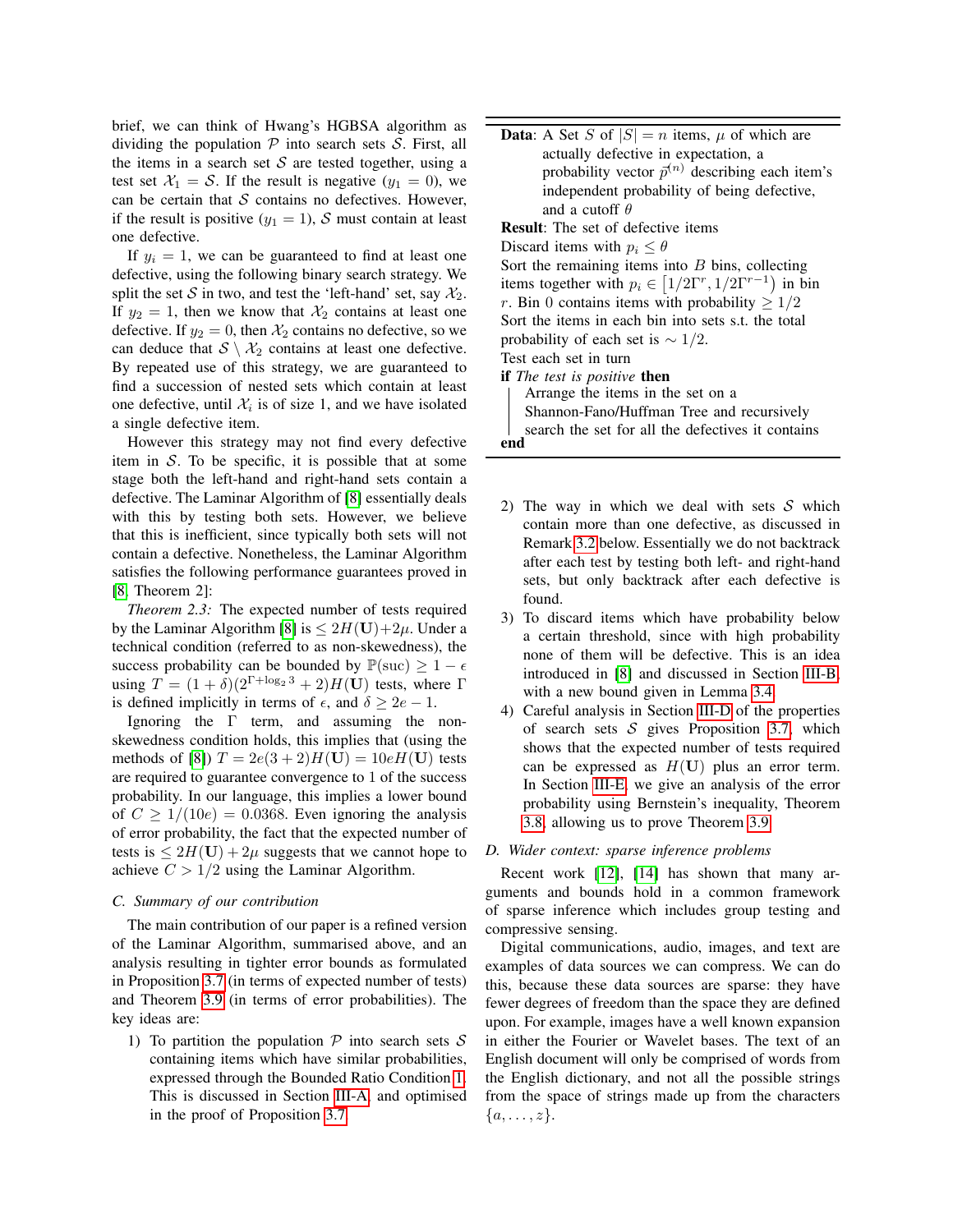Often, once a signal has been acquired it will be compressed. However, the compressive sensing paradigm introduced by [\[15\]](#page-7-13), [\[16\]](#page-7-14) shows that this isn't necessary. In those papers it was shown that a 'compressed' representation of a signal could be obtained from random linear projections of the signal and some other basis (for example White Gaussian Noise). The question remains, given this representation how do we recover the original signal? For real signals, a simple linear programme suffices. Much of the work in this area has been couched in terms of the sparsity of the signal and the various bases the signal can be represented in (see for example [\[15\]](#page-7-13), [\[16\]](#page-7-14)).

#### III. ANALYSIS AND NEW BOUNDS

#### <span id="page-3-1"></span>*A. Searching a set of bounded ratio*

Recall that we have a population  $P$  of items to test, each with associated probability of defectiveness  $p_i$ . The strategy of the proof is to partition  $P$  into search sets  $S_1, \ldots, S_G$ , each of which contains items which have comparable values of  $p_i$ .

<span id="page-3-0"></span>*Condition 1 (Bounded Ratio Condition):* Given Γ ≥ 1, say that a set  $S$  satisfies the Bounded Ratio Condition with constant Γ if

<span id="page-3-6"></span><span id="page-3-4"></span>
$$
\max_{i,j\in\mathcal{S}}\frac{p_j}{p_i}\leq\Gamma.\tag{4}
$$

(For example clearly if  $p_i \equiv p$ , any set S satisfies the condition for any  $\Gamma \geq 1$ ).

*Lemma 3.1:* Consider a set  $S$  satisfying the Bounded Ratio Condition with constant  $\Gamma$  and write  $P_S$  =  $\sum_{j \in S} p_j$ . In a Shannon–Fano tree for the probability distribution  $\bar{p}_i := p_i/P_{\mathcal{S}}$ , each item has length  $\ell_i^{(\mathcal{S})}$ bounded by

<span id="page-3-7"></span>
$$
\ell_i^{(\mathcal{S})} \le \ell_{\text{max}}^{(\mathcal{S})} := \frac{h(\mathcal{S})}{P_{\mathcal{S}}} + \log_2 \Gamma + \log_2 P_{\mathcal{S}} + 1,\quad (5)
$$

where we write  $h(S) := -\sum_{j \in S} p_j \log_2 p_j$ .

*Proof:* Under the Bounded Ratio Condition, for any  $i$  and  $j$ , we know that by taking logs of  $(4)$ 

$$
-\log_2 p_i \le -\log_2 p_j + \log_2 \Gamma.
$$

Multiplying by  $p_i$  and summing over all  $j \in S$ , we obtain that

<span id="page-3-5"></span>
$$
-P_{\mathcal{S}}\log_2 p_i \le h(\mathcal{S}) + P_{\mathcal{S}}\log_2 \Gamma. \tag{6}
$$

Now, the Shannon–Fano length of the ith item is

<span id="page-3-10"></span>
$$
\ell_i^{(\mathcal{S})} = \lceil -\log_2 \overline{p}_i \rceil \tag{7}
$$

$$
\leq -\log_2 p_i + \log_2 P_{\mathcal{S}} + 1 \tag{8}
$$

$$
\leq \left(\frac{h(\mathcal{S})}{P_{\mathcal{S}}} + \log_2 \Gamma\right) + \log_2 P_{\mathcal{S}} + 1.
$$

and the result follows by [\(6\)](#page-3-5).

Next we describe our search strategy:

<span id="page-3-2"></span>*Remark 3.2:* Our version of the algorithm will find every defective in a set  $S$ . We start as before by testing every item in  $S$  together. If this test is negative, we are done. Otherwise, if it is positive, we can perform binary search as section II-B to find one defective item, say  $d_1$ . Now, test every item in  $S \setminus \{d_1\}$  together. If this test is negative, we are done, otherwise we repeat the search step on this smaller set, to find another defective item  $d_2$ , then we test  $S \setminus \{d_1, d_2\}$  and so on.

We think of the algorithm as repeatedly searching a binary tree. Clearly, if the tree has depth bounded by  $\ell$ , then the search will take  $\leq \ell$  tests to find one defective. In total, if the set contains  $U$  defectives, we need to repeat U rounds of searching, plus the final test to guarantee that the set contains no more defectives, so will use  $\leq \ell U + 1$  tests.

<span id="page-3-9"></span>*Lemma 3.3:* Consider a search set  $S$  satisfying the Bounded Ratio Condition and write  $P_{\mathcal{S}} = \sum_{j \in \mathcal{S}} p_j$ . If (independently) item i is defective with probability  $p_i$ , we can recover all defective items in the set using  $T<sub>S</sub>$ tests, where  $\mathbb{E}T_{\mathcal{S}} \leq T_{\text{bd}}(\mathcal{S})$  for

<span id="page-3-11"></span>
$$
T_{\text{bd}}(\mathcal{S}) := h(\mathcal{S}) + P_{\mathcal{S}} \log_2 \Gamma + P_{\mathcal{S}} \log_2 P_{\mathcal{S}} + P_{\mathcal{S}} + 1. \tag{9}
$$

*Proof:* Using the algorithm of Remark [3.2,](#page-3-2) laid out on the Shannon-Fano tree constructed in Lemma [3.1,](#page-3-6) we are guaranteed to find every defective. The number of tests to find one defective thus corresponds to the depth of the tree, which is bounded by  $\ell_{\max}^{(S)}$  given in [\(5\)](#page-3-7).

Recall that we write  $U_i$  for the indicator of the event that the *i*th item is defective, we will write  $U_{\mathcal{S}}$  =  $\sum_{i \in \mathcal{S}} U_i$  for the total number of defectives in S, and  $l_i^{(\mathcal{S})}$ for the length of the word in the Shannon Fano tree. As discussed in Remark [3.2](#page-3-2) this search procedure will take

<span id="page-3-8"></span>
$$
T_{\mathcal{S}} = 1 + \sum_{i \in \mathcal{S}} U_i \ell_i^{(\mathcal{S})}
$$
  
\n
$$
= \sum_{i \in \mathcal{S}} p_i \ell_i^{(\mathcal{S})} + 1 + \sum_{i \in \mathcal{S}} \ell_i^{(\mathcal{S})} (U_i - p_i)
$$
  
\n
$$
\leq \sum_{i \in \mathcal{S}} p_i \ell_{\max}^{(\mathcal{S})} + 1 + \sum_{i \in \mathcal{S}} V_i^{(\mathcal{S})}
$$
  
\n
$$
= P_{\mathcal{S}} \ell_{\max}^{(\mathcal{S})} + 1 + \sum_{i \in \mathcal{S}} V_i^{(\mathcal{S})}
$$
  
\n
$$
\leq T_{\text{bd}}(\mathcal{S}) + \sum_{i \in \mathcal{S}} V_i^{(\mathcal{S})} \text{ tests.} \qquad (10)
$$

Here we write  $V_i^{(S)} = \ell_i^{(S)}(U_i - p_i)$ , which has expecta-tion zero, and [\(10\)](#page-3-8) follows using the expression for  $\ell_{\rm max}^{(\mathcal{S})}$ given in Lemma [3.1.](#page-3-6) Г

# <span id="page-3-3"></span>*B. Discarding low probability items*

As in [\[8\]](#page-7-6), we use a probability threshold  $\theta$ , and write  $\mathcal{P}^*$  for the population having removed items with  $p_i \leq \theta$ .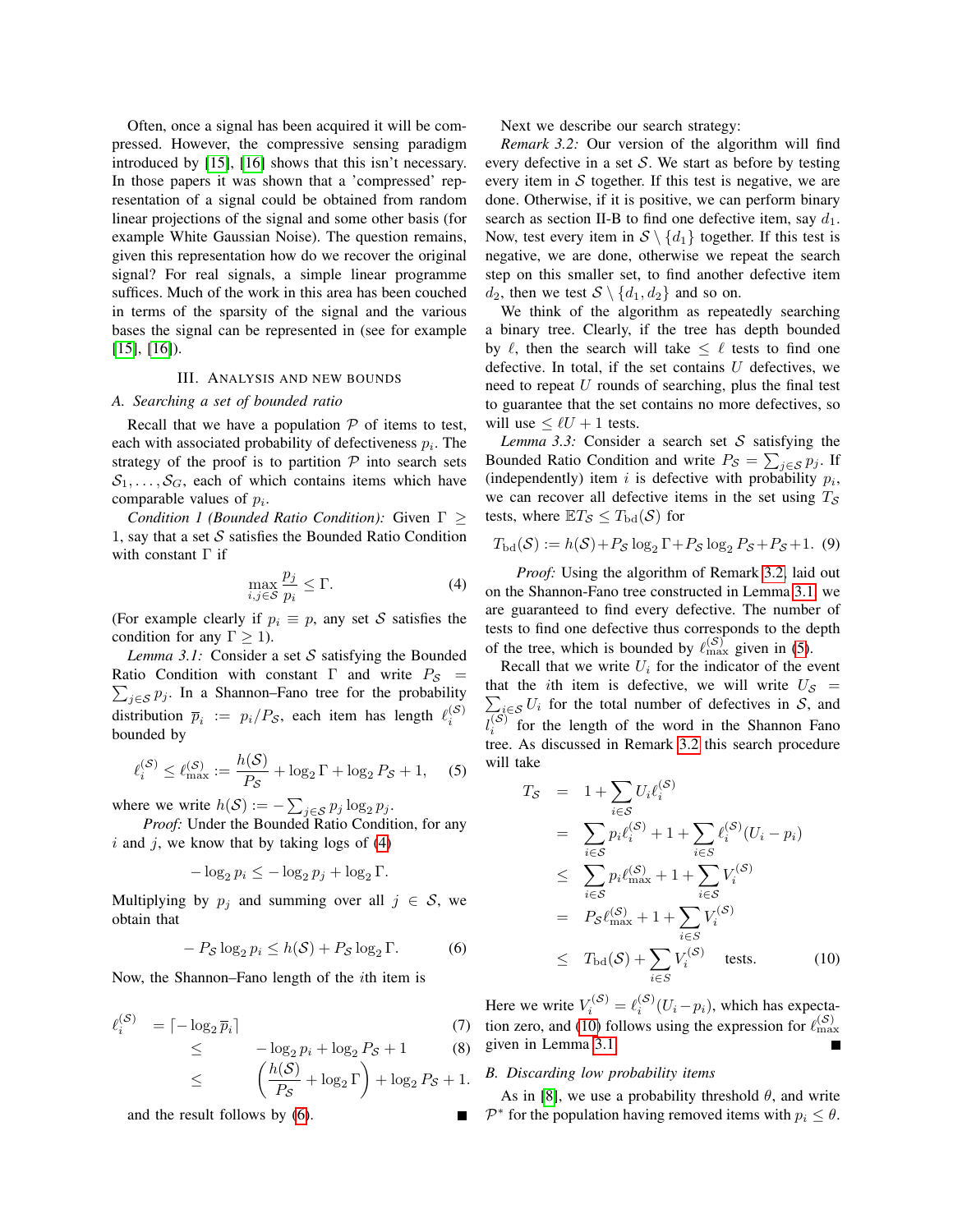If an item lies in  $\mathcal{P} \setminus \mathcal{P}^*$  we do not test it, and simply mark it as non-defective. This truncation operation gives an error if and only if some item in  $\mathcal{P} \setminus \mathcal{P}^*$  is defective. By the union bound, this truncation operation contributes a total of  $\mathbb{P}(\mathcal{P} \setminus \mathcal{P}^*)$  contains a defective)  $\leq$  $\rho := \sum_{i=1}^n p_i \mathbb{I}(p_i \le \theta)$  to the error probability.

<span id="page-4-1"></span>*Lemma 3.4:* Choosing  $\theta(P_e)$  such that

<span id="page-4-7"></span>
$$
-\log_2 \theta(P_e) = \min\left(\log_2\left(\frac{2n}{P_e}\right), \frac{2H(\mathbf{U})}{P_e}\right) \quad (11)
$$

ensures that

$$
\mathbb{P}(\mathcal{P}\setminus\mathcal{P}^*\text{ contains a defective})\leq P_e/2. \qquad (12)
$$

*Proof:* The approach of [\[8\]](#page-7-6) is essentially to bound  $\mathbb{I}(p_i \leq \theta) \leq \theta/p_i$  so that  $\rho = \sum_{i=1}^n p_i \mathbb{I}(p_i \leq \theta) \leq$  $\sum_{i=1}^{n} p_i(\theta/p_i) = n\theta$ . Hence, choosing a threshold of  $\theta = P_e/(2n)$  guarantees the required bound on  $\rho$ .

We combine this with another bound, constructed using a different function:  $\mathbb{I}(p_i \leq \theta)$  $\leq (-\log_2 p_i)/(-\log_2 \theta)$ , so that

$$
\rho = \sum_{i=1}^n p_i \mathbb{I}(p_i \le \theta) \le \sum_{i=1}^n p_i \left( \frac{-\log_2 p_i}{-\log_2 \theta} \right) \le \frac{H(\mathbf{U})}{-\log_2 \theta},
$$

# so we deduce the result.

# *C. Searching the entire set*

Having discarded items with  $p_i$  below this probability threshold  $θ$  and given bounding ratio Γ, we create a series of bins. We collect together items with probabilities  $p \in [1/2, 1]$  in bin 0,  $p \in [1/(2\Gamma), 1/2)$  in bin 1, items with probabilities  $p \in [1/(2\Gamma^2), 1/(2\Gamma))$  in bin 2, ..., and items with probabilities  $p \in [1/(2\Gamma^B), 1/(2\Gamma^{B-1}))$ in bin B.

The probability threshold  $\theta$  means that there will be a finite number of such bins, with the index  $B$  of the last bin defined by the fact that  $1/(2\Gamma^B) \le \theta < 1/(2\Gamma^{B-1}),$ meaning that  $(B - 1) \log_2 \Gamma < -\log_2(2\theta)$ , so

<span id="page-4-4"></span>
$$
B \le \frac{-\log_2(2\theta)}{\log_2 \Gamma} + 1.
$$
 (13)

We split the items in each bin into search sets  $S_i$ , motivated by the following definition:

*Definition 3.5:* A set of items  $S$  is said to be full if  $P_{\mathcal{S}} = \sum_{i \in \mathcal{S}} p_i \geq \frac{1}{2}.$ 

<span id="page-4-5"></span>Our splitting procedure is as follows: we create a list of possible sets  $S_1, S_2, \ldots$  For i increasing from 0 to B, we place items from bin i into sets  $S_{b_i+1}, \ldots, S_{b_{i+1}},$ for some  $b_i$ , where  $b_0 = 0$ . Taking the items from bin *i*, while  $S_{b_i+1}$  is not full (has total probability  $\langle \frac{1}{2} \rangle$  we will place items into it. Once enough items have been added to fill  $S_{b_i+1}$ , we will proceed in the same way to fill  $S_{b<sub>i</sub>+2}$ , and so on until all the items in bin i have been assigned to sets  $S_{b_{i}+1}, \ldots, S_{b_{i+1}}$ , where  $S_{b_{i+1}}$  may remain not full.

*Proposition 3.6:* This splitting procedure will divide  $\mathcal{P}^*$  into search sets  $\mathcal{S}_1, \ldots, \mathcal{S}_G$ , where the total number of sets is

$$
G \le 2\mu + B \le 2\mu + \left(\frac{-\log_2(2\theta)}{\log_2 \Gamma} + 1\right).
$$

Each set  $S_j$  satisfies the Bounded Ratio Condition and has total probability  $P_j := P_{\mathcal{S}_j} \leq 1$ .

*Proof:* First, note that the items from bin 0 each lie in a set  $S$  on their own. These sets will be full, trivially satisfy the Bounded Ratio Condition [1](#page-3-0) with constant Γ, and have probability satisfying  $P_j \leq 1$ . For each of bins  $1, \ldots, B$ :

- <span id="page-4-3"></span>1) For each bin i, it is possible that the last set  $S_{b_{i+1}}$ will not be full, but every other set corresponding to that bin will be full. Hence, there are no more than  $B$  sets which are not full.
- 2) For each resulting set  $S_j$ , the total probability  $P_j \leq$ 1 (since just before we add the final item,  $S_i$  is not full, so at that stage has total probability  $\leq 1/2$ , and each element in bins  $1, \ldots, B$  has probability  $\leq 1/2$ ).
- 3) Since each set  $S_j$  contains items taken from the same bin, it will satisfy the Bounded Ratio Condition with constant Γ.

Note that the number of full sets is  $\leq 2\mu$ , since

$$
\mu = \sum_{i \in \mathcal{P}} p_i \tag{14}
$$

<span id="page-4-8"></span>
$$
\geq \sum_{i \in \mathcal{P}^*} p_i = \sum_{j=1}^G P_j \tag{15}
$$

$$
\geq \sum_{j:\ S_j \text{ full}} P_j \geq |\mathcal{S}_j \text{ full}| \frac{1}{2}.\tag{16}
$$

Since, as discussed in point [1\)](#page-4-3) above, the total number of sets is bounded by the number of full sets plus  $B$ , the result follows using Equation [\(13\)](#page-4-4).

#### <span id="page-4-2"></span>*D. Bounding the expected number of tests*

We allow the algorithm to work until all defectives in  $\mathcal{P}^*$  are found, and write T for the (random) number of tests this takes.

<span id="page-4-0"></span>*Proposition 3.7:* Given a population  $P$  where (independently) item i is defective with probability  $p_i$ , we recover all defective items in  $\mathcal{P}^*$  in T tests with  $\mathbb{E}T \leq T_{\text{bd}}$ , where

<span id="page-4-6"></span>
$$
T_{\text{bd}} := (H(\mathbf{U}) + 3\mu + 1) + 2\sqrt{\mu(-\log_2(2\theta))}. \quad (17)
$$

*Proof:* Given a value of Γ, Proposition [3.6](#page-4-5) shows that our splitting procedure divides  $\mathcal{P}^*$  into G sets  $S_1, \ldots, S_G$ , such that each set  $S_i$  satisfies the Bounded Ratio Condition with constant Γ and has total probability  $P_j \leq 1$ . Using the notation of Lemma [3.3,](#page-3-9)  $T = \sum_{j=1}^{G^*} T_{\mathcal{S}_j}$ , where  $\mathbb{E} T_{\mathcal{S}_j} \leq T_{\text{bd}}(\mathcal{S}_j)$ .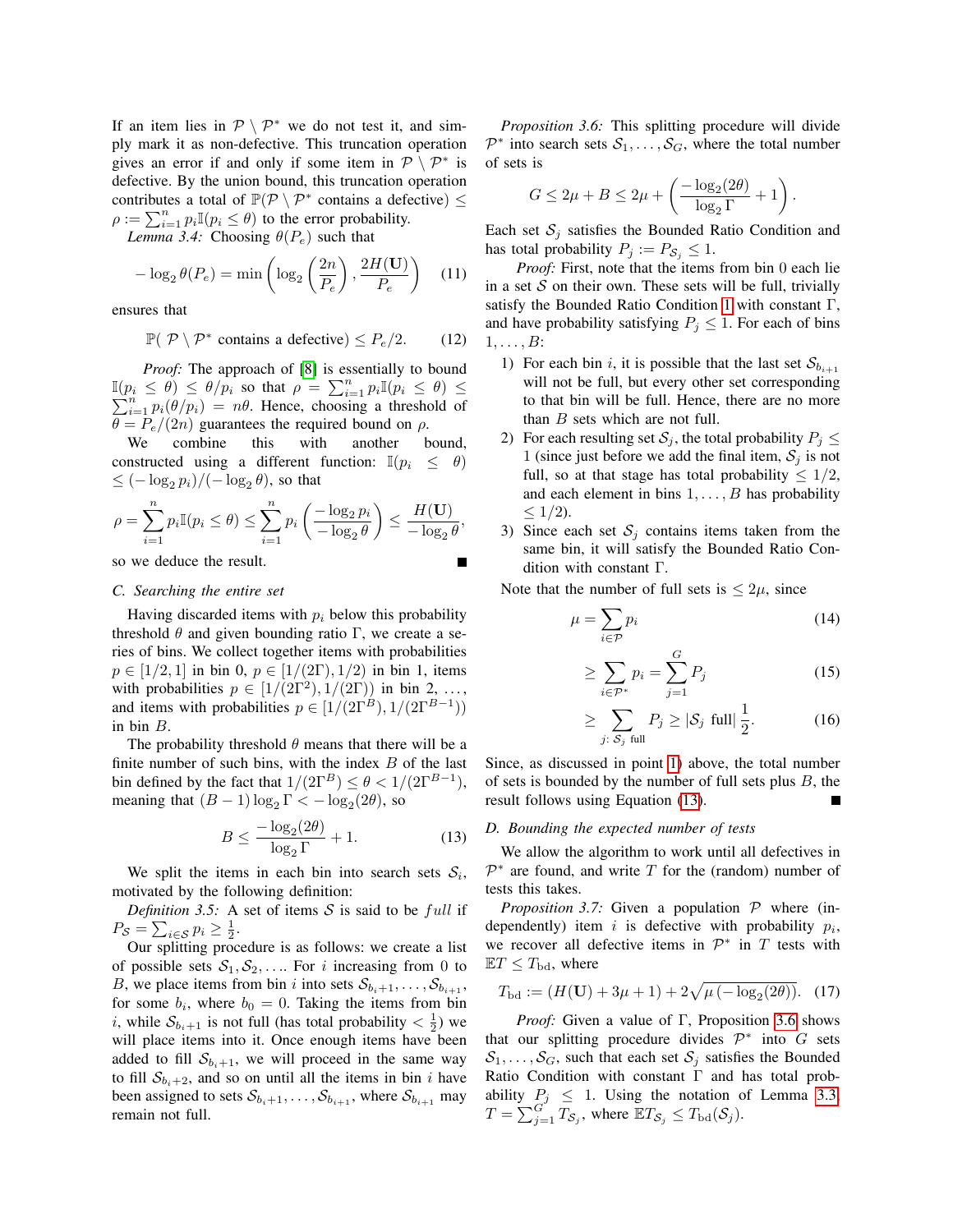Adding this bound over the different sets, since  $P_j \leq 1$ means that  $P_j \log_2 P_j \leq 0$ , we obtain

$$
\sum_{j=1}^{G} T_{\text{bd}}(\mathcal{S}_j)
$$
\n
$$
\leq \sum_{j=1}^{G} (h(\mathcal{S}_j) + P_j(\log_2 \Gamma + 1) + 1)
$$
\n
$$
= \sum_{j \in \mathcal{P}^*} -p_j \log_2 p_j + \mu(\log_2 \Gamma + 1) + G
$$
\n
$$
\leq \sum_{j \in \mathcal{P}^*} h(p_j) + 3\mu + 1 + \left( \frac{-\log_2(2\theta)}{\log_2 \Gamma} + \mu \log_2 \Gamma \right)
$$
\n
$$
\leq (H(\mathbf{U}) + 3\mu + 1) \tag{18}
$$

$$
+\left(\frac{-\log_2(2\theta)}{\log_2\Gamma}+\mu\log_2\Gamma\right). \tag{19}
$$

This follows by the bound on  $G$  in Proposition [3.6,](#page-4-5) as well as the fact that  $0 \le p_j \le 1$  means that for any i,  $-p_j \log_2 p_j = (1 - p_j) \log_2 (1 - p_j) + h(p_j) \leq h(p_j).$ 

Finally, we choose  $\Gamma > 1$  to optimize the second bracketed term in Equation [\(19\)](#page-5-3). Differentiation shows that the optimal  $\Gamma$  satisfies  $\log_2 \Gamma = \sqrt{-\log_2(2\theta)/\mu}$ , meaning that the bracketed term

$$
\frac{-\log_2(2\theta)}{\log_2 \Gamma} + \mu \log_2 \Gamma = 2\sqrt{\mu \left(-\log_2(2\theta)\right)},
$$

and the result follows.

#### <span id="page-5-1"></span>*E. Controlling the error probabilities*

Although Section [III-D](#page-4-2) proves that  $ET \leq T_{\text{bd}}$ , to bound the capacity, we need to prove that with high probability T is not significantly larger than  $T_{\text{bd}}$ . This can be done using Bernstein's inequality (see for example Theorem 2.8 of [\[17\]](#page-7-15)):

<span id="page-5-2"></span>*Theorem 3.8 (Bernstein):* For zero-mean random variables  $V_i$  which are uniformly bounded by  $|V_i| \leq M$ , if we write  $L := \sum_{j=1}^n \mathbb{E} V_j^2$  then

$$
\mathbb{P}\left(\sum_{j=1}^{n} V_j \ge t\right) \le \exp\left(-\frac{t^2}{4L}\right), \text{ for any } 0 \le t \le \frac{L}{M}.
$$
\n(20)

We deduce the following result:

*Theorem 3.9:* Write  $L = \sum_{j \in \mathcal{P}^*} l_j^2 p_j (1 - p_j)$ ,  $M =$  $-\log_2 \theta + 1$  and  $\psi = (L/(4M^2))^{-1/3}$ . Define

<span id="page-5-6"></span><span id="page-5-0"></span>
$$
T_{\text{nec}} = T_{\text{bd}} + \psi H(\mathbf{U}),\tag{21}
$$

where  $T_{\text{bd}}$  is given in [\(17\)](#page-4-6).

1) If we terminate our group testing algorithm after  $T_{\text{nec}}$  tests, the success probability

<span id="page-5-4"></span>
$$
\mathbb{P}(\text{succ}) \ge 1 - \frac{1}{2} \sqrt{\frac{\mu}{H(\mathbf{U})}} - \exp\left(-\left(\frac{L}{4M^2}\right)^{1/3}\right). \tag{22}
$$

<span id="page-5-5"></span>2) Hence in any regime where  $\mu \rightarrow \infty$  with  $\mu/H(\mathbf{U}) \to 0$  and  $L/M^2 \to \infty$ , our group testing algorithm has (a) lim inf  $H(U)/T_{\text{nec}} \ge 1/(1+\epsilon)$ for any  $\epsilon$  and (b)  $\mathbb{P}(\text{succ}) \to 1$ , so the capacity  $C = 1$ .

*Proof:* We first prove the success probability bound [\(22\)](#page-5-4). Recall that our algorithm searches the reduced population set  $\mathcal{P}^*$  for defectives. This gives two error events – either there are defective items in the set  $\mathcal{P} \backslash \mathcal{P}^*$ , or the algorithm does not find all the defectives in  $\mathcal{P}^*$  using  $T_{\text{nec}}$  tests. We consider them separately, and control the probability of either happening using the union bound.

<span id="page-5-3"></span> $\sqrt{\mu/H}$  ensures that (by Lemma [3.4\)](#page-4-1) the first event has Writing  $H = H(U)$  for brevity and choosing  $P_e =$ probability  $\leq P_e/2$ , contributing  $\frac{1}{2}\sqrt{\mu/H(\mathbf{U})}$  to [\(22\)](#page-5-4).

Our analysis of the second error event is based on the random term from Equation [\(10\)](#page-3-8), which we previously averaged over but now wish to bound. There will be an error if  $T_{\text{nec}} \leq T$ , or (rearranging) if

$$
\psi H \leq T - T_{\text{bd}} \leq \sum_{j=1}^{G} (T_{\mathcal{S}_j} - T_{\text{bd}}(\mathcal{S}_j)) = \sum_{i \in \mathcal{P}^*} V_i.
$$

For brevity, for  $i \in S$ , we write  $V_i = V_i^{(S)} = \ell_i^{(S)}(U_i$  $p_i$ ) and  $\ell_i = \ell_i^{(S)}$ , where  $V_i$  has expectation zero.

We have discarded elements with probability below  $\theta$ , as given by  $(11)$ , and by design all the sets S have total probability  $P_S \leq 1$ . Using [\(8\)](#page-3-10) we know that the  $V_i$  are bounded by

$$
|V_i| \le \ell_i \le -\log_2 p_i + \log_2 P_S + 1 \le -\log_2 \theta + 1. \tag{23}
$$

Hence, the conditions of Bernstein's inequality, Theorem [3.8,](#page-5-2) are satisfied. Observe that since all  $l_j \leq M$ ,

$$
\frac{L}{HM} = \frac{\sum_{j \in \mathcal{P}^*} l_j^2 p_j (1 - p_j)}{HM} \le \frac{\sum_{j \in \mathcal{P}^*} l_j p_j}{H} \le 1.
$$

Hence Theorem [3.8](#page-5-2) gives that

$$
\mathbb{P}\left(\sum_{j\in\mathcal{P}^*} V_j \ge \psi H\right) \le \mathbb{P}\left(\sum_{j\in\mathcal{P}^*} V_j \ge \psi L/M\right)
$$
  

$$
\le \exp\left(-\frac{L\psi^2}{4M^2}\right)
$$
  

$$
= \exp\left(-\left(\frac{L}{4M^2}\right)^{1/3}\right).
$$

Using the union bound, the probability bound [\(22\)](#page-5-4) follows.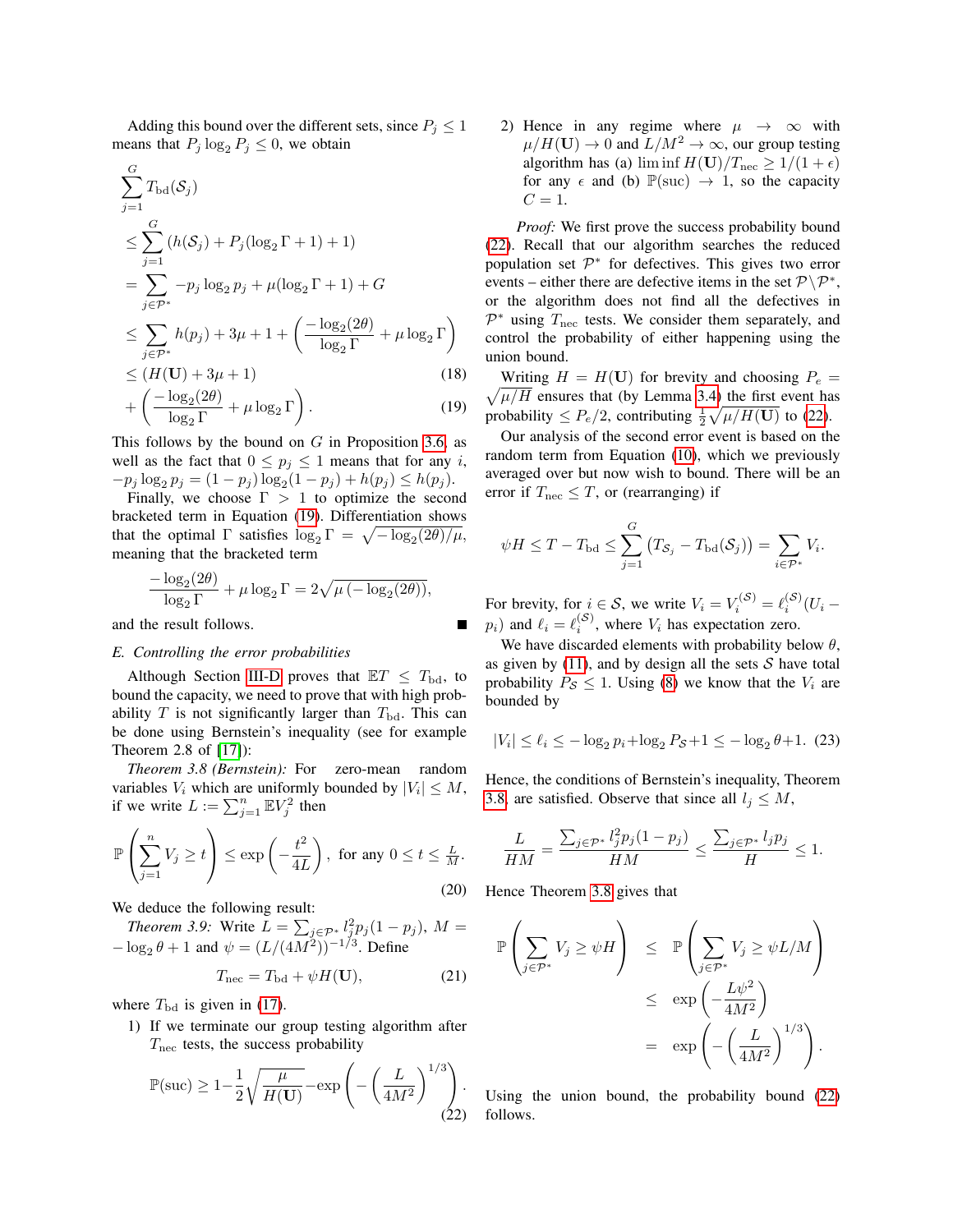We next consider the capacity bound of [2\)](#page-5-5). Since  $-\log_2 \theta \leq 2H/P_e$ , using [\(17\)](#page-4-6) and [\(21\)](#page-5-6)

$$
\frac{T_{\text{nec}}}{H} = \frac{T_{\text{bd}}}{H} + \psi
$$
\n
$$
= 1 + 3\frac{\mu}{H} + \frac{1}{H} + 2\sqrt{\frac{\mu}{HP_e}} + \psi
$$
\n
$$
= 1 + 3\frac{\mu}{H} + \frac{1}{H} + 2\left(\frac{\mu}{H}\right)^{1/4} + \psi, (24)
$$

which in our regime of interest is  $\leq 1 + \epsilon$  in the limit, since  $\Phi = (L/(4M^2)) \rightarrow 0$  by assumption.

*Proof of Corollary [1.5:](#page-1-5)* In the case where all p are identical,  $\mu = Np$ ,  $H = Np(-\log p)$ , so  $\mu/H =$  $1/(-\log p) \rightarrow 0$ . Similarly,  $L = Np(-\log_2 p)^2$  and  $M = (-\log_2 p)$  so that  $L/M^2 = Np \rightarrow \infty$  as required.

# IV. RESULTS

The performance of Algorithm 1 (in terms of the sample complexity) was analysed by simulating 500 items, with a mean number of defectives equal to 8, i.e.  $N = 500$  and  $\mu^{(N)} = 8$ .

The probability distribution p was generated by a Dirichlet distribution with parameter  $\alpha$ . This produces an output distribution whose uniformity can be controlled via the parameter  $\alpha$ , as opposed to simply choosing a set of random numbers and normalise by the sum. Consider the case of two random numbers,  $(x, y)$ , distributed uniformly on the square  $[0, 1]^2$ . Normalising by the sum  $(x + y)$  projects the point  $(x, y)$  onto the line  $x + y = 1$  and so favours points closer to  $(0.5, 0.5)$ than the endpoints. The Dirichlet distribution avoids this by generating points directly on the simplex.

We then chose values of the cutoff parameter  $\theta$  from 0.0001 to 0.01, and for each  $\theta$  simulated the algorithm 1000 times. We plot the empirical distribution of tests, varying  $\theta$  as well as the uniformity/concentration of the probability distribution (via the parameter  $\alpha$  of the Dirichlet distribution). We also plot (in figure [\(1\)](#page-6-0), the theoretical lower and upper bounds on the number of Tests required for successful recovery alongside the empirical number tests (all as a function of  $\theta$ ).

Note that the Upper bound is not optimal and there still is some room for improvement. Note also that the lower bound degrades with  $\theta_i$ . The lower bound  $(T_{LCHJ})$  was generated according to Theorem [\(2.1\)](#page-1-2).

Figures [\(2\)](#page-6-1) and [\(3\)](#page-7-16) show that the performance is relatively insensitive to the cut-off  $\theta$ , and more sensitive to the uniformity (or otherwise) of the probability distribution p. Heuristically, this is for because distributions which are highly concentrated on a few items algorithms can make substantial savings on the testing budget by testing those highly likely items first (which is captured in the bin structure of the above algorithm).



<span id="page-6-0"></span>Fig. 1. Theoretical lower and upper bounds and empirical Test frequencies as functions of  $\theta$ 



<span id="page-6-1"></span>Fig. 2. Cumulative success probability distribution curves of the algorithm with fixed  $\theta = 0.0001$  and varying  $\alpha$ 

The insensitivity to the cutoff  $\theta$  is due to items below  $\theta$  being overwhelmingly unlikely to be defective - which for small  $\theta$  means that few items (relative to the size of the problem) get discarded.

#### V. DISCUSSION

We have introduced and analysed an algorithm for Probabilistic group testing which uses 'just over'  $H(U)$ tests to recover all the defectives with high probability. Combined with a weak converse taken from [\[8\]](#page-7-6), this allows us to deduce that the weak capacity of Probabilistic group testing is  $C = 1$ . These results are illustrated by simulation.

For simplicity, this work has concentrated on establishing a bound  $T_{\text{bd}}$  in [\(17\)](#page-4-6) which has leading term  $H(U)$ , and not on tightening bounds on the coefficient of  $\mu$  in [\(17\)](#page-4-6). For completeness, we mention that this